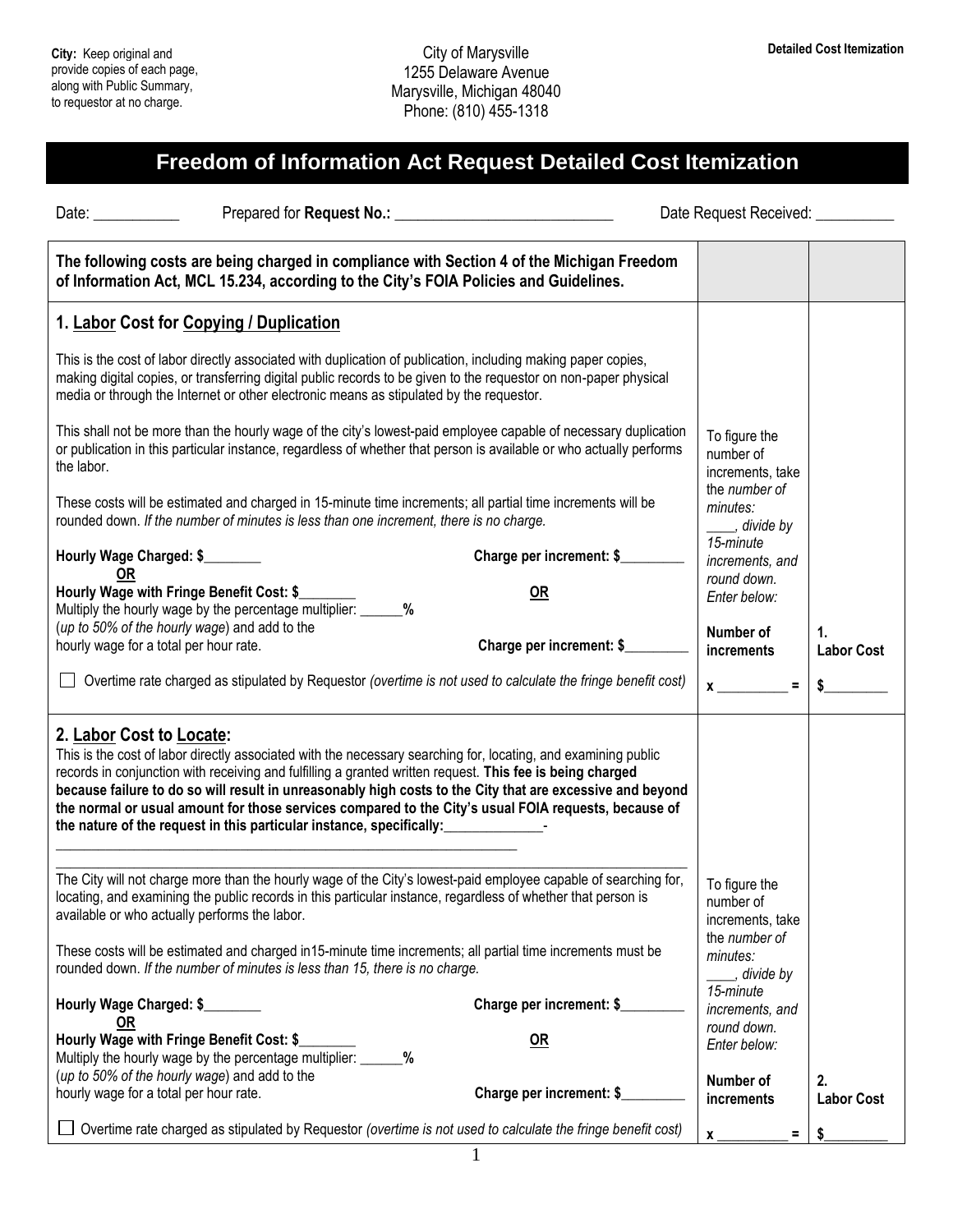| 3a. Employee Labor Cost for Separating Exempt from Non-Exempt (Redacting):                                                                                                                                                                                                                                                                                                                                                                  |                                                            |                   |
|---------------------------------------------------------------------------------------------------------------------------------------------------------------------------------------------------------------------------------------------------------------------------------------------------------------------------------------------------------------------------------------------------------------------------------------------|------------------------------------------------------------|-------------------|
|                                                                                                                                                                                                                                                                                                                                                                                                                                             |                                                            |                   |
| (Fill this out if using a city employee. If contracted, use No. 3b instead).                                                                                                                                                                                                                                                                                                                                                                |                                                            |                   |
| The City will not charge for labor directly associated with redaction if it knows or has reason to know that it<br>previously redacted the record in question and still has the redacted version in its possession.                                                                                                                                                                                                                         |                                                            |                   |
| This fee is being charged because failure to do so will result in unreasonably high costs to the City that                                                                                                                                                                                                                                                                                                                                  |                                                            |                   |
| are excessive and beyond the normal or usual amount for those services compared to the City's usual<br>FOIA requests, because of the nature of the request in this particular instance,                                                                                                                                                                                                                                                     |                                                            |                   |
| specifically:<br><u> 1989 - Johann Stoff, deutscher Stoffen und der Stoffen und der Stoffen und der Stoffen und der Stoffen und de</u>                                                                                                                                                                                                                                                                                                      |                                                            |                   |
|                                                                                                                                                                                                                                                                                                                                                                                                                                             | To figure the                                              |                   |
| This is the cost of labor of a city employee, including necessary review, directly associated with separating and<br>deleting exempt from nonexempt information. This shall not be more than the hourly wage of the city's lowest-<br>paid employee capable of separating and deleting exempt from nonexempt information in this particular<br>instance, regardless of whether that person is available or who actually performs the labor. | number of<br>increments, take<br>the number of<br>minutes: |                   |
| These costs will be estimated and charged in 15-minute time increments; all partial time increments must be<br>rounded down. If the number of minutes is less than 15, there is no charge.                                                                                                                                                                                                                                                  | ___, divide by<br>15-minute<br>increments, and             |                   |
| Hourly Wage Charged: \$<br>Charge per increment: \$                                                                                                                                                                                                                                                                                                                                                                                         | round down.<br>Enter below:                                |                   |
| <b>OR</b><br>Hourly Wage with Fringe Benefit Cost: \$<br><b>OR</b><br>Multiply the hourly wage by the percentage multiplier: ____ %                                                                                                                                                                                                                                                                                                         | Number of<br>increments                                    | 3a.               |
| (up to 50% of the hourly wage) and add to the<br>hourly wage for a total per hour rate.<br>Charge per increment: \$                                                                                                                                                                                                                                                                                                                         | $x \sim$ =                                                 | <b>Labor Cost</b> |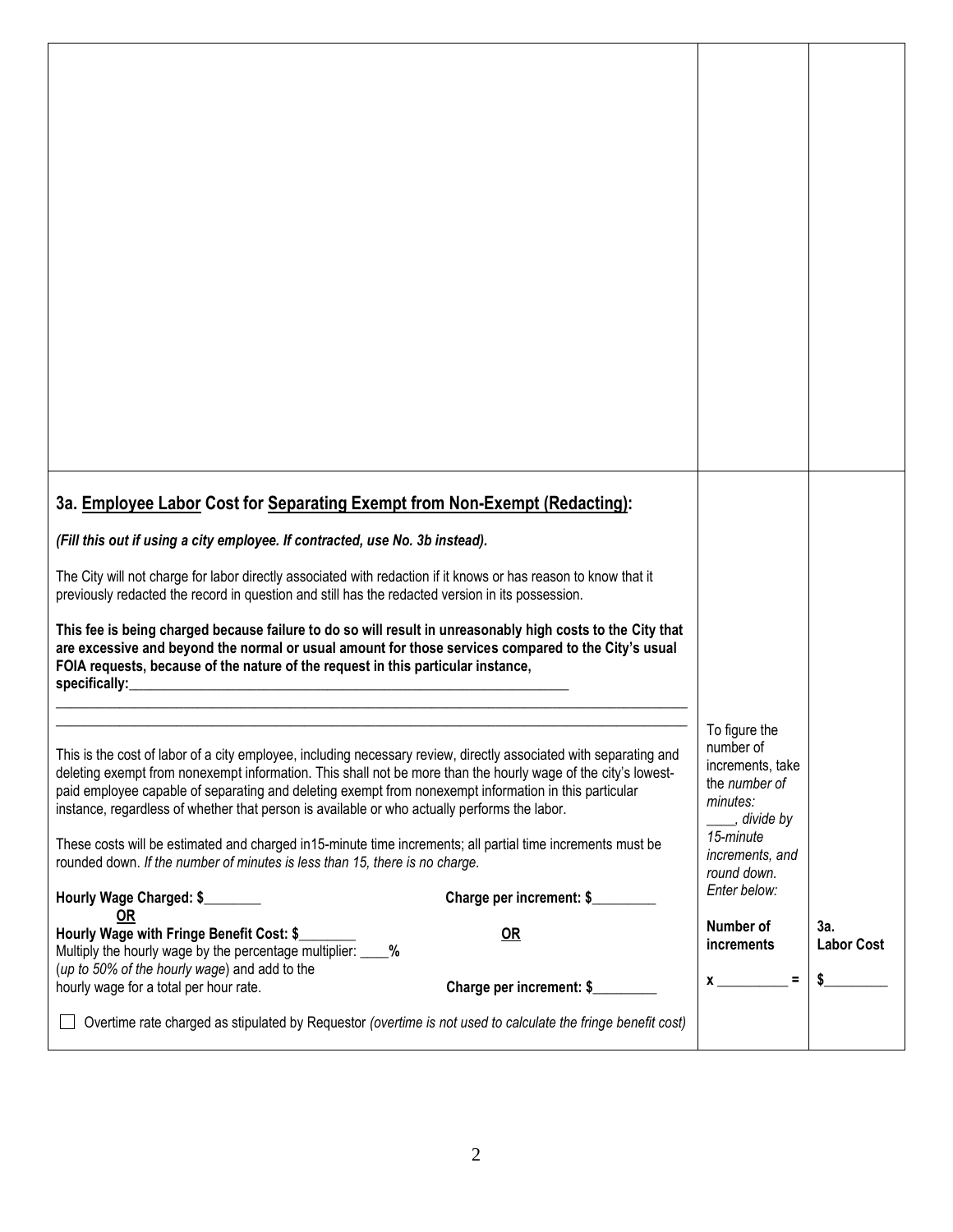| 3b. Contracted Labor Cost for Separating Exempt from Non-Exempt (Redacting):<br>(Fill this out if using a contractor, such as the attorney. If using in-house employee, use No. 3a instead.)<br>The City will not charge for labor directly associated with redaction if it knows or has reason to know that it<br>previously redacted the record in question and still has the redacted version in its possession.<br>This fee is being charged because failure to do so will result in unreasonably high costs to the City that<br>are excessive and beyond the normal or usual amount for those services compared to the City's usual<br>FOIA requests, because of the nature of the request in this particular instance,<br>specifically: experience and the specifical specifical specifical specifical specifical specifical specifical specifical specifical specifical specifical specifical specifical specifical specifical specifical specifical sp<br><u> 1989 - Johann Barn, mars an t-Amerikaansk komponister (* 1958)</u> | To figure the<br>number of<br>increments, take                                                                                                                                |                                               |
|------------------------------------------------------------------------------------------------------------------------------------------------------------------------------------------------------------------------------------------------------------------------------------------------------------------------------------------------------------------------------------------------------------------------------------------------------------------------------------------------------------------------------------------------------------------------------------------------------------------------------------------------------------------------------------------------------------------------------------------------------------------------------------------------------------------------------------------------------------------------------------------------------------------------------------------------------------------------------------------------------------------------------------------|-------------------------------------------------------------------------------------------------------------------------------------------------------------------------------|-----------------------------------------------|
| As this city does not employ a person capable of separating exempt from non-exempt information in this<br>particular instance, as determined by the FOIA Coordinator, this is the cost of labor of a contractor (i.e.: outside<br>attorney), including necessary review, directly associated with separating and deleting exempt information from<br>nonexempt information. This shall not exceed an amount equal to 6 times the state minimum hourly wage rate<br>of \$8.15.<br>These costs will be estimated and charged in 15-minute time increments; all partial time increments must be<br>rounded down. If the number of minutes is less than 15, there is no charge.<br>Hourly Cost Charged: \$<br>Charge per increment: \$                                                                                                                                                                                                                                                                                                       | the number of<br>minutes:<br>____, divide by<br>15-minute<br>increments, and<br>round down to:<br>increments.<br>Enter below:<br>Number of<br><i>increments</i><br>$x \sim 1$ | 3 <sub>b</sub><br><b>Labor Cost</b><br>$\sim$ |
| 4. Copying / Duplication Cost:<br>Copying costs may be charged if a copy of a public record is requested, or for the necessary copying of a record<br>for inspection (for example, to allow for blacking out exempt information, to protect old or delicate original<br>records, or because the original record is a digital file or database not available for public inspection).<br>No more than the actual cost of a sheet of paper, up to maximum 10 cents per sheet for:<br>Letter (8 $\frac{1}{2}$ x 11-inch, single and double-sided): \$0.10 cents per sheet<br>٠<br><b>Legal</b> (8 $\frac{1}{2}$ x 14-inch, single and double-sided): \$0.10 cents per sheet<br>No more than the actual cost of a sheet of paper for other paper sizes:                                                                                                                                                                                                                                                                                       | Number of<br>Sheets:<br>$x \overline{\phantom{a}} =$<br>$x =$                                                                                                                 | Costs:<br>\$                                  |
| Other paper sizes (single and double-sided): ______ cents / dollars per sheet<br>$\bullet$<br>Actual and most reasonably economical cost of non-paper physical digital media:<br><b>Circle applicable:</b> Disc / Tape / Drive / Other Digital Medium Cost per Item:<br>$\bullet$<br>The cost of paper copies must be calculated as a total cost per sheet of paper. The fee cannot exceed 10<br>cents per sheet of paper for copies of public records made on 8-1/2- by 11-inch paper or 8-1/2- by 14-inch<br>paper. A city must utilize the most economical means available for making copies of public records, including<br>using double-sided printing, if cost saving and available.                                                                                                                                                                                                                                                                                                                                               | No. of Items:<br>$x \sim$ =                                                                                                                                                   | \$<br>4. Total<br><b>Copy Cost</b><br>\$      |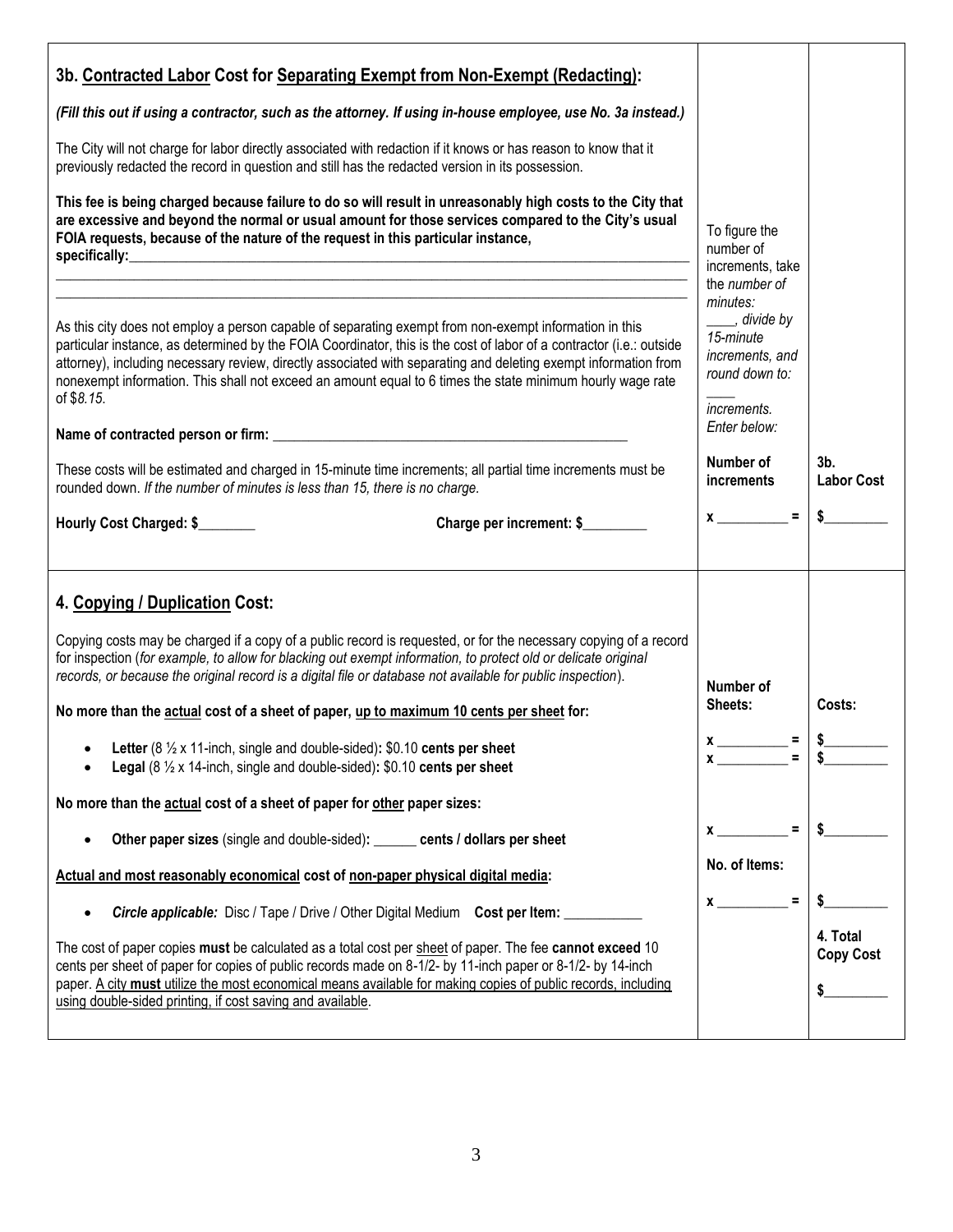| 5. Mailing Cost:                                                                                                                                                                                                                                                                                                                                                                           |                                                |                                                                     |
|--------------------------------------------------------------------------------------------------------------------------------------------------------------------------------------------------------------------------------------------------------------------------------------------------------------------------------------------------------------------------------------------|------------------------------------------------|---------------------------------------------------------------------|
| The City will charge the actual cost of mailing, if any, for sending records in a reasonably economical and<br>justifiable manner. Delivery confirmation is not required.                                                                                                                                                                                                                  |                                                |                                                                     |
| The City may charge for the least expensive form of postal delivery confirmation.<br>$\bullet$<br>The City cannot charge more for expedited shipping or insurance unless specifically requested by the<br>requestor.*                                                                                                                                                                      | Number of<br><b>Envelopes or</b><br>Packages:  | Costs:                                                              |
| Actual Cost of Envelope or Packaging: \$                                                                                                                                                                                                                                                                                                                                                   | $\boldsymbol{x}$                               |                                                                     |
| Actual Cost of Postage: \$___________ per stamp<br>$$$ per pound<br>per package                                                                                                                                                                                                                                                                                                            |                                                | $\begin{array}{c}\n\text{S}\n\hline\n\text{S}\n\hline\n\end{array}$ |
| Actual Cost (least expensive) Postal Delivery Confirmation: \$                                                                                                                                                                                                                                                                                                                             | $x \overline{\phantom{a}} =$                   |                                                                     |
| *Expedited Shipping or Insurance as Requested: \$                                                                                                                                                                                                                                                                                                                                          | $x \overline{\phantom{a}}$<br>$\equiv$         |                                                                     |
| * Requestor has requested expedited shipping or insurance                                                                                                                                                                                                                                                                                                                                  |                                                | 5. Total<br><b>Mailing Cost</b><br>$\sim$                           |
| 6a. Copying/Duplicating Cost for Records Already on City's Website:                                                                                                                                                                                                                                                                                                                        |                                                |                                                                     |
| If the public body has included the website address for a record in its written response to the requestor, and the<br>requestor thereafter stipulates that the public record be provided to him or her in a paper format or non-paper<br>physical digital media, the city will provide the public records in the specified format and may charge copying<br>costs to provide those copies. |                                                |                                                                     |
| No more than the actual cost of a sheet of paper, up to maximum 10 cents per sheet for:                                                                                                                                                                                                                                                                                                    | Number of<br>Sheets:                           | Costs:                                                              |
| Letter $(8 \frac{1}{2} \times 11$ -inch, single and double-sided): _____ cents per sheet<br><b>Legal</b> ( $8\frac{1}{2}$ x 14-inch, single and double-sided): _____ cents per sheet                                                                                                                                                                                                       | $x \overline{\phantom{a}}$<br>$x_{\text{max}}$ |                                                                     |
| No more than the actual cost of a sheet of paper for other paper sizes:                                                                                                                                                                                                                                                                                                                    |                                                |                                                                     |
| Other paper sizes (single and double-sided): ______ cents / dollars per sheet<br>$\bullet$                                                                                                                                                                                                                                                                                                 | $x =$                                          | \$                                                                  |
| Actual and most reasonably economical cost of non-paper physical digital media:                                                                                                                                                                                                                                                                                                            | No. of Items:                                  |                                                                     |
| <b>Circle applicable:</b> Disc / Tape / Drive / Other Digital Medium Cost per Item: ____<br>$\bullet$                                                                                                                                                                                                                                                                                      | $\equiv$<br>$x \sim$                           |                                                                     |
| Requestor has stipulated that some / all of the requested records that are already available on the<br>city's website be provided in a paper or non-paper physical digital medium.                                                                                                                                                                                                         |                                                | 6a. Web<br><b>Copy Cost</b>                                         |
|                                                                                                                                                                                                                                                                                                                                                                                            |                                                | \$                                                                  |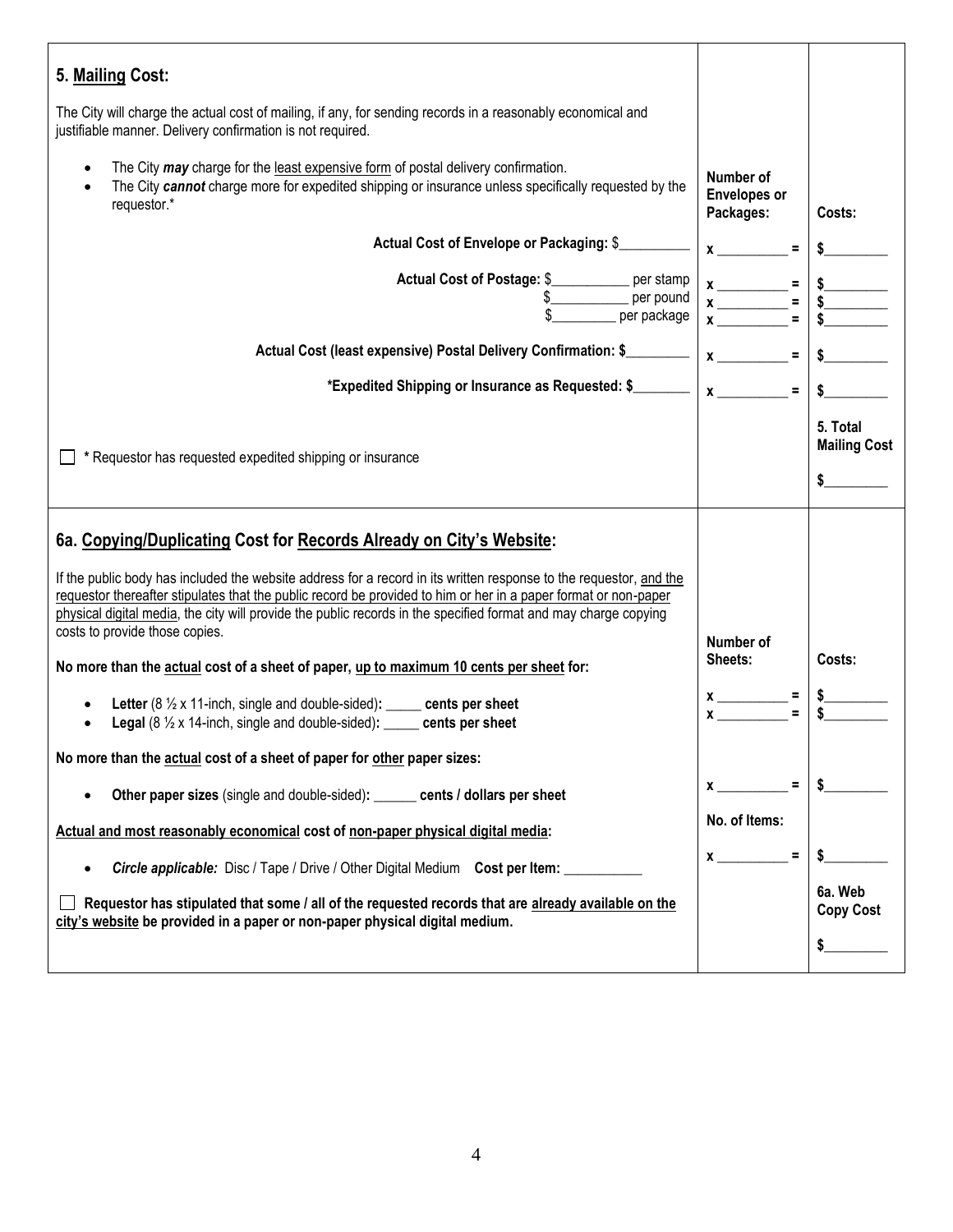| 6b. Labor Cost for Copying/Duplicating Records Already on City's Website:                                                                                                                                                                                                                                                                                                                                                                                                                                                                                                                                                                                                                                                                                                                                                                                                                                                                                                               |                                                                                                                                                                                        |                                                                      |
|-----------------------------------------------------------------------------------------------------------------------------------------------------------------------------------------------------------------------------------------------------------------------------------------------------------------------------------------------------------------------------------------------------------------------------------------------------------------------------------------------------------------------------------------------------------------------------------------------------------------------------------------------------------------------------------------------------------------------------------------------------------------------------------------------------------------------------------------------------------------------------------------------------------------------------------------------------------------------------------------|----------------------------------------------------------------------------------------------------------------------------------------------------------------------------------------|----------------------------------------------------------------------|
| This shall not be more than the hourly wage of the city's lowest-paid employee capable of necessary duplication<br>or publication in this particular instance, regardless of whether that person is available or who actually performs<br>the labor. These costs will be estimated and charged in15-minute time increments (i.e.: 15-minutes or more); all<br>partial time increments must be rounded down. If the number of minutes is less than 15, there is no charge.<br>Charge per increment: \$<br>Hourly Wage Charged: \$<br>OR<br>Hourly Wage with Fringe Benefit Cost: \$<br><b>OR</b><br>Multiply the hourly wage by the percentage multiplier: _______ %<br>Charge per increment: \$<br>and add to the hourly wage for a total per hour rate.<br>The city may use a fringe benefit multiplier greater<br>than the 50% limitation, not to exceed the actual costs of providing the information in the specified format.<br>□ Overtime rate charged as stipulated by Requestor | To figure the<br>number of<br>increments, take<br>the number of<br>minutes:<br>____, divide by<br>-minute<br>increments, and<br>round down.<br>Enter below:<br>Number of<br>increments | 6b. Web<br><b>Labor Cost</b>                                         |
|                                                                                                                                                                                                                                                                                                                                                                                                                                                                                                                                                                                                                                                                                                                                                                                                                                                                                                                                                                                         | $=$ $\sqrt{2}$<br>$x \overline{\phantom{a}}$                                                                                                                                           |                                                                      |
| 6c. Mailing Cost for Records Already on City's Website:                                                                                                                                                                                                                                                                                                                                                                                                                                                                                                                                                                                                                                                                                                                                                                                                                                                                                                                                 | Number:                                                                                                                                                                                | Costs:                                                               |
| Actual Cost of Envelope or Packaging: \$                                                                                                                                                                                                                                                                                                                                                                                                                                                                                                                                                                                                                                                                                                                                                                                                                                                                                                                                                | $x$ <sub>______</sub><br>$=$ $\overline{ }$                                                                                                                                            |                                                                      |
| Actual Cost of Postage: \$__________ per stamp / per pound / per package                                                                                                                                                                                                                                                                                                                                                                                                                                                                                                                                                                                                                                                                                                                                                                                                                                                                                                                | $=$ $\blacksquare$                                                                                                                                                                     |                                                                      |
| Actual Cost (least expensive) Postal Delivery Confirmation: \$<br>*Expedited Shipping or Insurance as Requested: \$                                                                                                                                                                                                                                                                                                                                                                                                                                                                                                                                                                                                                                                                                                                                                                                                                                                                     | $x \overline{\phantom{a}} =$                                                                                                                                                           |                                                                      |
| * Requestor has requested expedited shipping or insurance                                                                                                                                                                                                                                                                                                                                                                                                                                                                                                                                                                                                                                                                                                                                                                                                                                                                                                                               |                                                                                                                                                                                        | 6c. Web<br><b>Mailing Cost</b><br>$\sim$                             |
| <b>Subtotal Fees Before Waivers, Discounts or Deposits:</b><br>$\Box$ Cost estimate<br>Bill<br>П<br><b>Estimated Time Frame to Provide Records:</b><br>3b. Contract Labor Cost to Redact:<br>(days or date)<br>The time frame estimate is nonbinding upon the<br>6a. Copying/Duplication of Records on Website:<br>City, but the City is providing the estimate in<br>good faith. Providing an estimated time frame<br>6b. Labor Cost for Copying Records on Website:<br>does not relieve the City from any of the other<br>6c. Mailing Costs for Records on Website:<br>requirements of this act.                                                                                                                                                                                                                                                                                                                                                                                      | 1. Labor Cost for Copying:<br>2. Labor Cost to Locate:<br>3a. Labor Cost to Redact:<br>4. Copying/Duplication Cost:<br>5. Mailing Cost:<br><b>Subtotal Fees:</b>                       | $\frac{1}{2}$<br>$\frac{1}{2}$<br>$\frac{1}{2}$<br>s<br>$\sim$<br>\$ |
| <b>Waiver: Public Interest</b><br>A search for a public record may be conducted or copies of public records may be furnished without charge or at<br>a reduced charge if the city determines that a waiver or reduction of the fee is in the public interest because<br>searching for or furnishing copies of the public record can be considered as primarily benefiting the general<br>public.<br>All fees are waived<br>All fees are reduced by: _________<br><b>OR</b><br>%                                                                                                                                                                                                                                                                                                                                                                                                                                                                                                         | <b>Subtotal Fees</b><br><b>After Waiver:</b>                                                                                                                                           | \$                                                                   |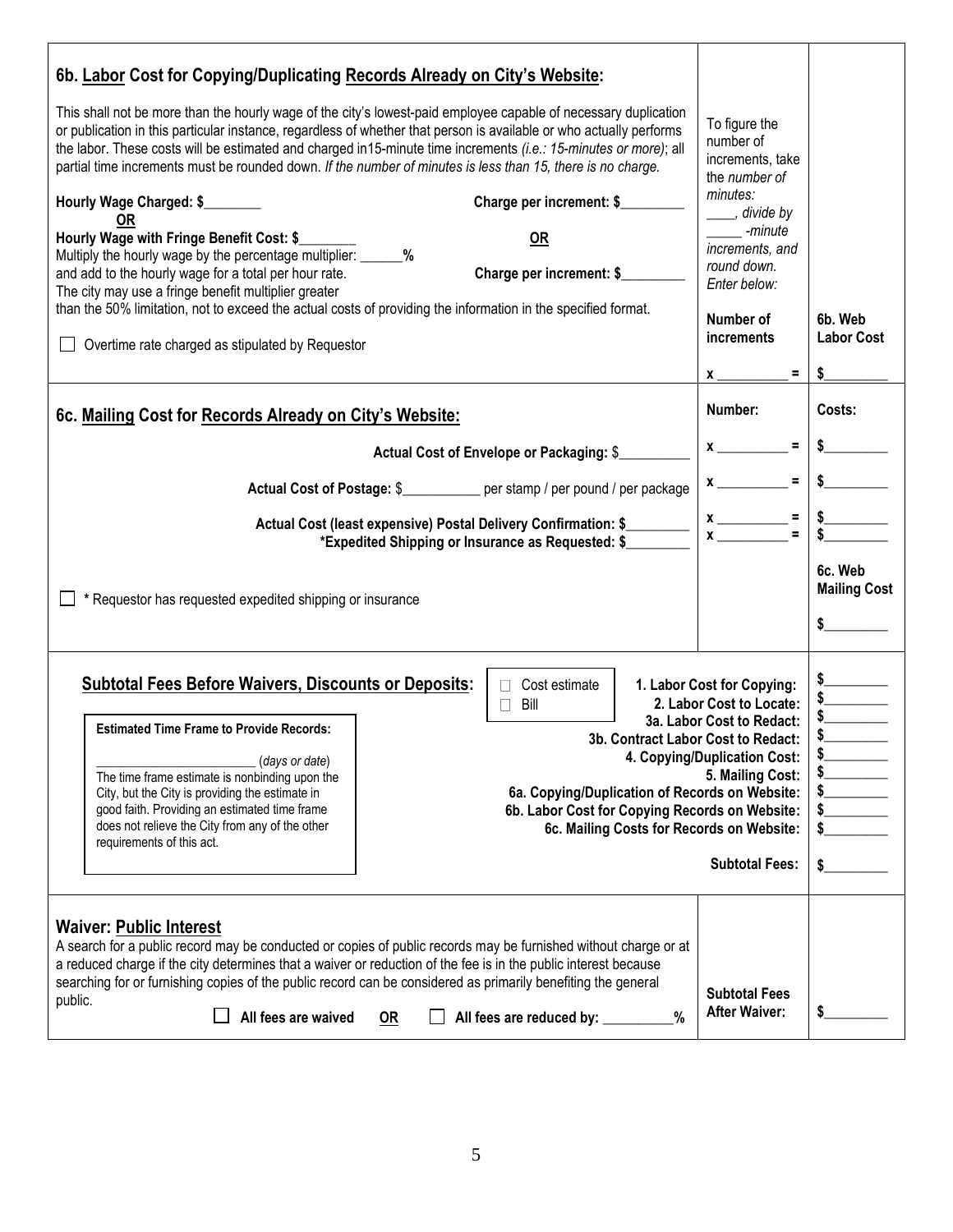| Discount: Indigence<br>A public record search must be made and a copy of a public record must be furnished without charge for the<br>first \$20.00 of the fee for each request by an individual who is entitled to information under this act and who:<br>1) Submits an affidavit stating that the individual is indigent and receiving specific public assistance, OR                                                                                                                                                                                                                                                                                                                                                                                                                                                                                                                                                                                                                                                                           |                                                                   |                                             |
|--------------------------------------------------------------------------------------------------------------------------------------------------------------------------------------------------------------------------------------------------------------------------------------------------------------------------------------------------------------------------------------------------------------------------------------------------------------------------------------------------------------------------------------------------------------------------------------------------------------------------------------------------------------------------------------------------------------------------------------------------------------------------------------------------------------------------------------------------------------------------------------------------------------------------------------------------------------------------------------------------------------------------------------------------|-------------------------------------------------------------------|---------------------------------------------|
| 2) If not receiving public assistance, stating facts showing inability to pay the cost because of indigence.                                                                                                                                                                                                                                                                                                                                                                                                                                                                                                                                                                                                                                                                                                                                                                                                                                                                                                                                     |                                                                   |                                             |
| If a requestor is ineligible for the discount, the public body shall inform the requestor specifically of the reason<br>for ineligibility in the public body's written response. An individual is ineligible for this fee reduction if ANY of the<br>following apply:                                                                                                                                                                                                                                                                                                                                                                                                                                                                                                                                                                                                                                                                                                                                                                            |                                                                   |                                             |
| (i) The individual has previously received discounted copies of public records from the same public<br>body twice during that calendar year, OR                                                                                                                                                                                                                                                                                                                                                                                                                                                                                                                                                                                                                                                                                                                                                                                                                                                                                                  |                                                                   |                                             |
| (ii) The individual requests the information in conjunction with outside parties who are offering or<br>providing payment or other remuneration to the individual to make the request. A public body may<br>require a statement by the requestor in the affidavit that the request is not being made in conjunction<br>with outside parties in exchange for payment or other remuneration.<br><b>Eligible for Indigence Discount</b>                                                                                                                                                                                                                                                                                                                                                                                                                                                                                                                                                                                                             | <b>Subtotal Fees</b><br><b>After Discount</b><br>(subtract \$20): | \$                                          |
|                                                                                                                                                                                                                                                                                                                                                                                                                                                                                                                                                                                                                                                                                                                                                                                                                                                                                                                                                                                                                                                  |                                                                   |                                             |
| <b>Discount: Nonprofit Organization</b><br>A public record search must be made and a copy of a public record must be furnished without charge for the<br>first \$20.00 of the fee for each request by a nonprofit organization formally designated by the state to carry out<br>activities under subtitle C of the federal Developmental Disabilities Assistance and Bill of Rights Act of 2000 and<br>the federal Protection and Advocacy for Individuals with Mental Illness Act, if the request meets ALL of the<br>following requirements:<br>(i) Is made directly on behalf of the organization or its clients.<br>(ii) Is made for a reason wholly consistent with the mission and provisions of those laws<br>under section 931 of the Michigan Mental Health Code, 1974 PA 258, MCL 330.1931.                                                                                                                                                                                                                                            |                                                                   |                                             |
| (iii) Is accompanied by documentation of its designation by the state, if requested by the Retirement<br>System.<br>冖                                                                                                                                                                                                                                                                                                                                                                                                                                                                                                                                                                                                                                                                                                                                                                                                                                                                                                                            | <b>Subtotal Fees</b><br><b>After Discount</b><br>(subtract \$20): |                                             |
| Eligible for Nonprofit Discount                                                                                                                                                                                                                                                                                                                                                                                                                                                                                                                                                                                                                                                                                                                                                                                                                                                                                                                                                                                                                  |                                                                   |                                             |
| Deposit: Good Faith<br>The City may require a good-faith deposit in either its initial response or a subsequent response before<br>providing the public records to the requestor if the entire fee estimate or charge authorized under this<br>section exceeds \$50.00, based on a good-faith calculation of the total fee. The deposit cannot exceed 1/2 of<br>the total estimated fee.<br>Percent of Deposit: ______<br>%                                                                                                                                                                                                                                                                                                                                                                                                                                                                                                                                                                                                                      | Date Paid:                                                        | <b>Deposit</b><br>Amount<br>Required:<br>\$ |
| Deposit: Increased Deposit Due to Previous FOIA Fees Not Paid In Full<br>After the City has granted and fulfilled a written request from an individual under this act, if the City has not been<br>paid in full the total amount of fees for the copies of public records that the system made available to the<br>individual as a result of that written request, the City may require an increased estimated fee deposit of up<br>to 100% of the estimated fee before it begins a full public record search for any subsequent written<br>request from that individual if ALL of the following apply:<br>(a) The final fee for the prior written request was not more than 105% of the estimated fee.<br>(b) The public records made available contained the information being sought in the prior written<br>request and are still in the retirement system's possession.<br>(c) The public records were made available to the individual, subject to payment, within the best effort<br>estimated time frame given for the previous request. |                                                                   |                                             |